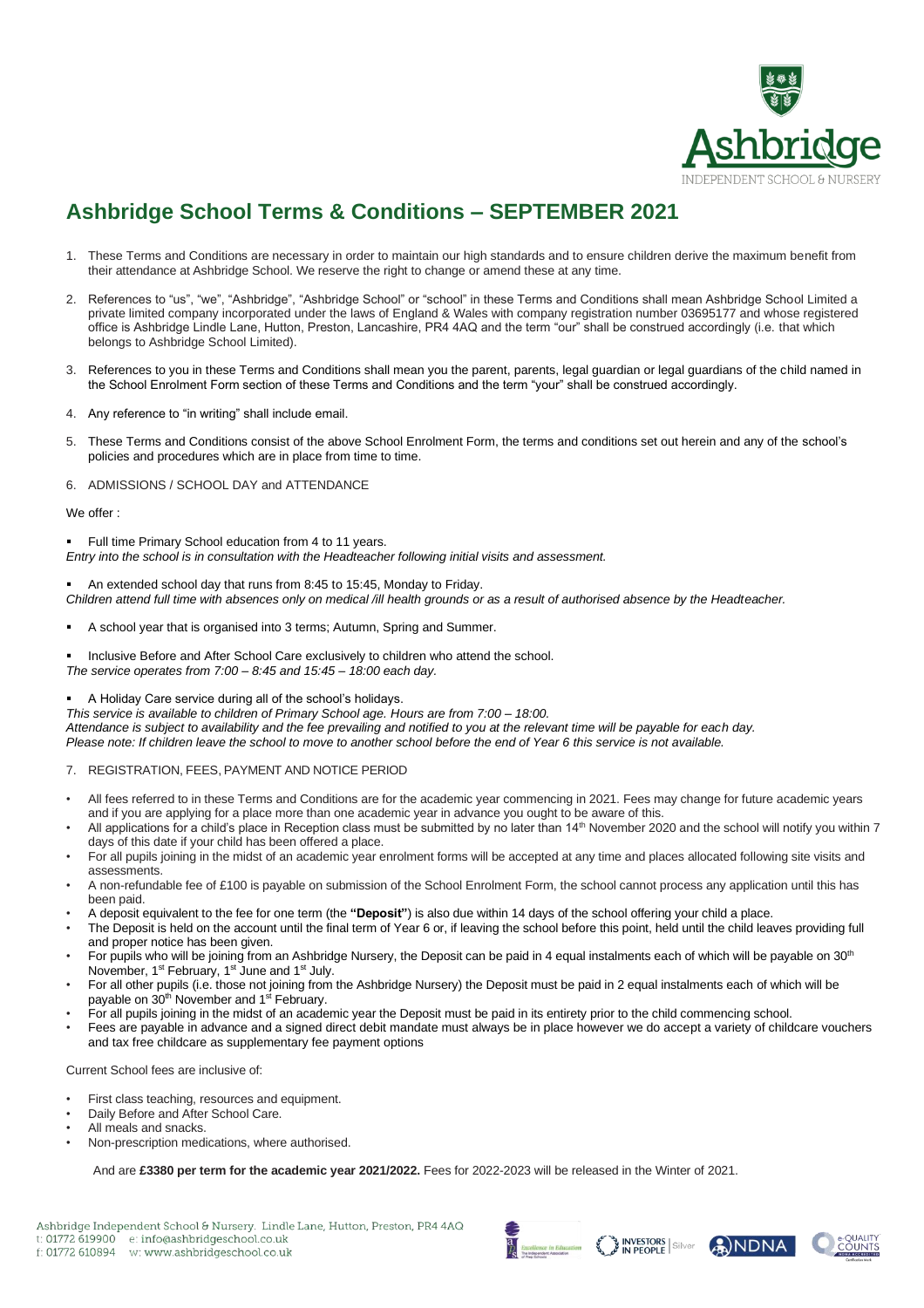

This inclusive package equates currently to £845 per month. Fees are reviewed annually and information regarding future changes for the following academic year are published in the preceding Autumn term.

- No reduction of any fees will be made for any absence during school term times.
- Attendance is recorded when children arrive and leave and parents/guardians need to inform us if a child is to be absent for any reason.
- Early drop off and late pick up charges apply at a cost of £5 for every 15 minutes. For example:
	- 18:01 18:15 £5
	- 18:16 18:30 £10 etc

#### • 8. NON-PAYMEMT OF FEES

- In the event of a direct debit payment failing on the day it is due a fee of £20.00 will be payable.
- If any payment is not made on the date it is due a fee of £25.00 will be payable.
- Any payment that is due and which is not made within 21 days of the date it is due will result in the child being suspended for a maximum period of 5 days until such payment is made. A fee of £100.00 will be payable to reinstate the child and end the suspension.
- If the overdue payment is not made before the 5 day suspension period ends the child's place will be permanently withdrawn.
- If payments are not paid within 21 days of their due date on more than 3 occasions during a single academic year the child's place will be permanently withdrawn.

#### 9. MEALS AND SNACKS

- A healthy, no-added sugar, nutritionally balanced menu is offered to all children and all food is prepared on the premises.
- Copies of menus are available and special arrangements can be made to accommodate individual dietary requirements on medical or religious grounds only, in consultation with parents/guardians.
- The school reserves the right to not offer a place at the school if it feels it cannot meet a child's dietary needs.
- Children are offered porridge if in school before 7:45, mid-morning snack, hot lunch and sandwiches in after-school care.
- Food and drink apart from water must not be brought into school.

## 10. SICKNESS AND MEDICATION

- It is not our policy to administer medicines to children. However, if requested to do so by parents/guardians we will administer prescription medications wherever possible but reserve the right to refuse a request to administer medicines whilst a child is in our care. No non-prescription medicine is to be brought into school. If it is agreed that medication may be administered, a signed form must be completed by the parent/guardian confirming authorisation (please see our Medical Needs policy for further information).
- Children with certain illnesses or conditions must not attend school for the time stated in the Medical Exclusion Times Policy, available on the website. Specifically, children with sickness and/or diarrhoea must remain at home until 48 hours after symptoms have passed. For any illnesses requiring government intervention, their guidance must be followed at all times.
- If a child becomes sick during attendance, we reserve the right to call for emergency assistance if necessary and remove them from the school in order for them to be taken to hospital. Permission for this is requested on the enrolment form.
- If a child has an accident whilst attending, a record is made and parents/guardians or those designated to collect the child are informed. Full details of accident procedures are enclosed within the Welcome Pack.

#### 11. ADMISSION POLICY ON OVERSUBSCRIPTION

• Our admission policy, available on the company website, sets out the requirements of enrolment and allocation of places if a year group is oversubscribed.

## 12. WITHDRAWALS AND FEES ON WITHDRAWALS

- Should you decide to remove your child from the school, you may withdraw their place by giving the school one full term's notice in writing of your intention to do so and all fees due to the school will be payable up to and including the end of such notice period. Should one full term's notice not be given, the school will have the right to retain the Deposit in its entirety. The school may also at its discretion offset any part of the Deposit you have paid against the fees that are due and charge you the balance.
- For the avoidance of doubt the latest you can serve any such notice is the final day of the preceding school term from the term your child will leave the school. By way of example if you wanted your child to leave at the end of the Spring term then the latest you could serve the notice would be the last day of the Autumn term.
- Whether or not a child continues to attend during the term when notice has been given payment of all fees for that term without deduction or set off must be made.
- Should the school decide to remove your child, other than due to a child's special educational, learning or developmental needs, in accordance with its Exclusion Policy, all fees payable up to and including the date the child leaves the school will be payable and all of the Deposit shall be retained by the school.
- A child's place may be withdrawn if the school decides (acting reasonably) that it cannot continue to adequately provide for and meet a pupils' particular special educational, learning or developmental needs. Full details can be found in the school's admission policy. In such circumstances the Deposit will be returned to you and all fees due up to and including the date the child leaves the school will be payable.



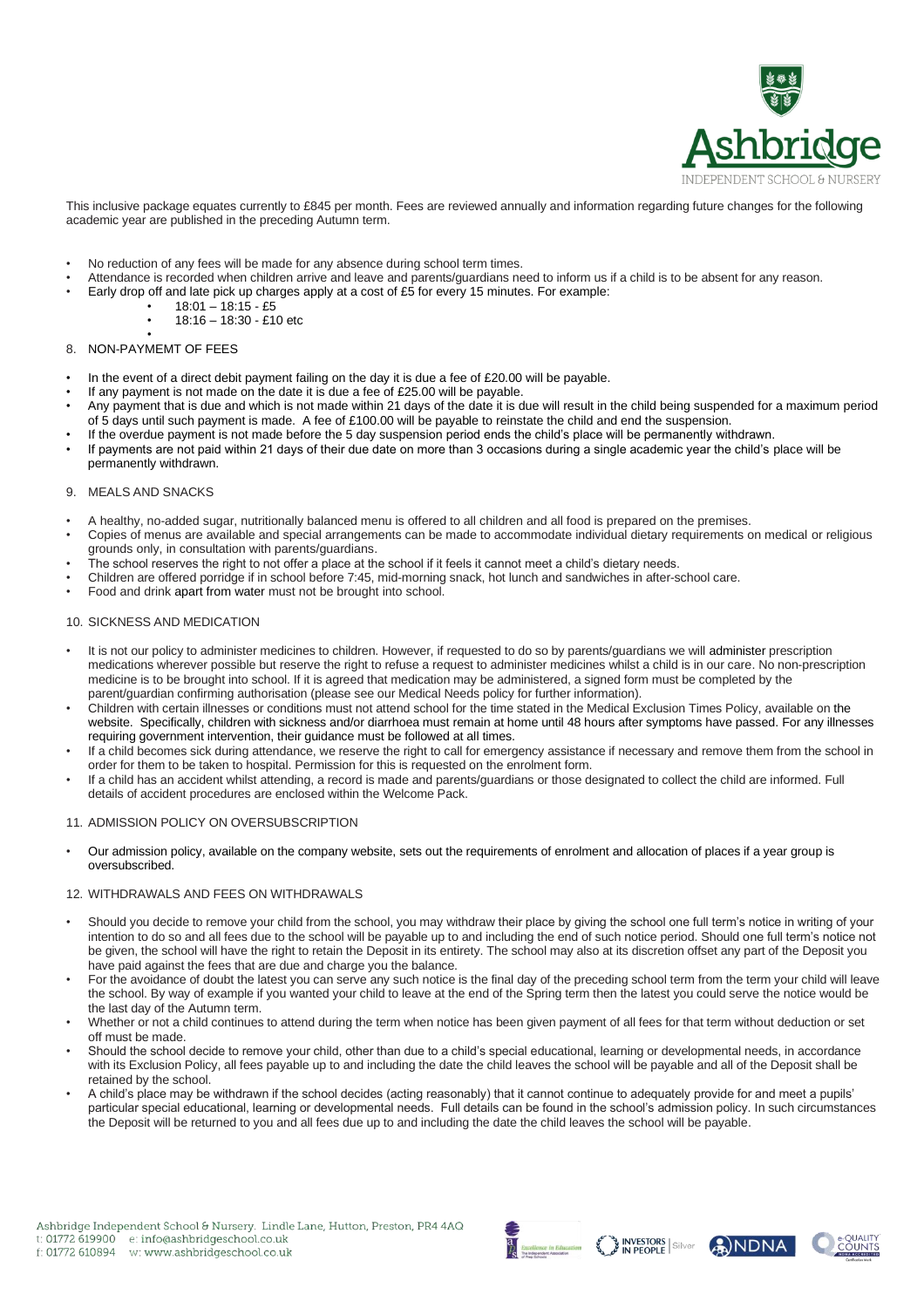

## 13. SAFEGUARDING AND CHILD PROTECTION

• The school has a duty of care to all children and act in accordance to national and local safeguarding and child protection procedures. Where we have reason to believe that a child may be at risk, we have a duty to refer this to the appropriate authority. This is clearly defined within the company safeguarding policies and permission to share information in such circumstances is requested on the enrolment form.

## 14. PERSONAL PROPERTY, VALUABLES, UNIFORM and BELONGINGS

- All school uniform is compulsory and must be purchased from the agreed supplier to maintain standards and consistency of presentation.
- All property and clothing should be clearly marked with the child's name.
- For safety and security children should not bring valuables or money at any time unless specifically requested.
- We do our utmost to take care of children's belongings but regret that no responsibility can be accepted for them.

#### 15. CAR PARKING AND SAFETY

- Parents may use the customer car parks but are requested to drive slowly at no more than 5mph and with caution, especially when parking or setting off. If parking away from the premises, consideration should be shown to ensure the safety, comfort and convenience of neighbours.
- All vehicles are parked at owner's risk and the school accepts no responsibility for loss or damage to vehicles or contents whilst on our premises.
- Please note, before children arrive or after they are collected from staff, parents/guardians or designated persons are responsible for their safety and children must be carefully supervised. Gates and doors must be closed after passing through.

## 16. OUTINGS OFF THE PREMISES

• We regularly take children off the premises for educational visits. Due care and attention is given to risk assessment and safety. Permission for such outings is requested on the enrolment form. Further details will also be issued at the time.

#### 17. CONTACT DETAILS

• Full details of parent/guardian addresses, places of work, contact numbers and email addresses must be supplied before a child may attend. • Details of any changes in circumstances or person/contact information must be provided immediately in writing.

## 18. CANCELLATION

If at any time following formal acceptance of a place and before the start date it is decided for whatever reason not to take up the place then a total of 13 weeks fees, being equivalent to a third of the annual school fee, will be payable no later than 4 weeks prior to the start date.

#### 19. CANCELLATION OF DIRECT DEBIT MANDATE

A mandatory direct debit for the payment of fees is required at all times, including if fees are paid with childcare vouchers or tax-free childcare. Should the direct debit be cancelled, a fee of £25 will be charged to your account. A new direct debit mandate must also be put in place by the 1<sup>st</sup> of the next month. Should the direct debit not be in place by the 1<sup>st</sup> of the next month a further £25 fee will be charged to your account.

#### 20. SCHOOL POLICIES AND PROCEDURES

- You agree to adhere to all of the school's policies and procedures in place from time to time including but not limited to:
	- Medical Exclusion Procedures
	- **Exclusion Policy**
	- Diversity and Equal Opportunities
	- Business Disruption and Critical Incident Policy and Plan
	- Admissions Policy and Procedures
	- Behaviour Management Policy and Procedures
	- Attendance Policy and Procedures
- To this extent we advise you to read and understand the policies and procedures which can be found on the school's website. Please note the school reserves the right to amend its policies and procedures whenever and however it deems appropriate.

## 21. FORCE MAJEURE

• If the school or any part of the school is closed due to circumstances occurring which are beyond the reasonable control of the school including but not limited to:

acts of God, flood, drought, earthquake or other natural disaster;

epidemic or pandemic;

terrorist attack, civil war, civil commotion or riots, war, threat of or preparation for war, armed conflict, imposition of sanctions, embargo, or breaking off of diplomatic relations;

- Ashbridge Independent School & Nursery. Lindle Lane, Hutton, Preston, PR4 4AQ
- t: 01772 619900 e: info@ashbridgeschool.co.uk
- f: 01772 610894 w: www.ashbridgeschool.co.uk